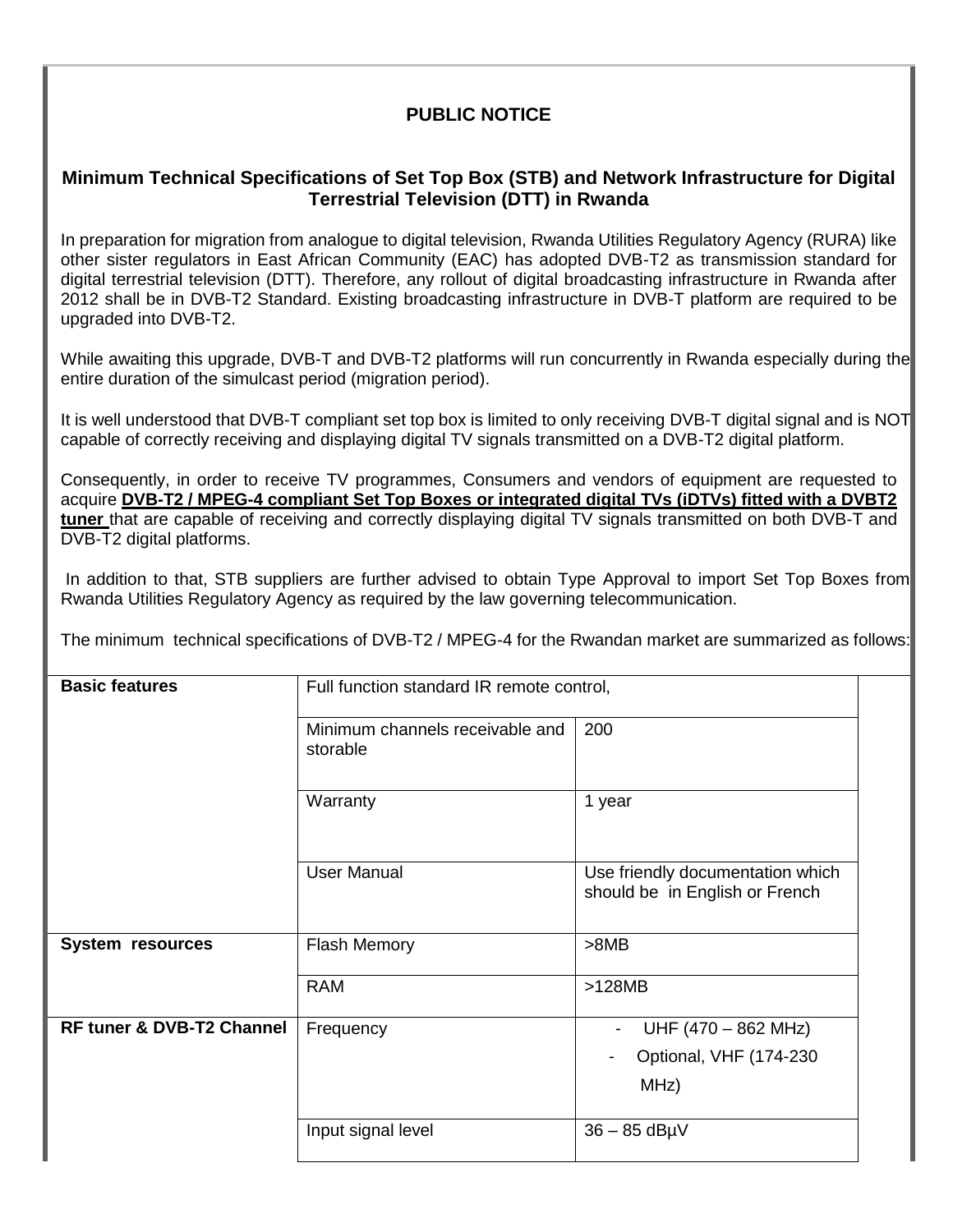1

|                                                         | 5/6                                                                                                                            |
|---------------------------------------------------------|--------------------------------------------------------------------------------------------------------------------------------|
| Transmission mode (Fast Fourier<br>Transform, FFT Size) | 1K, 2K, 4K, 8K, 16K, 32K.                                                                                                      |
| C/N range (Rice channel)                                | 3dB (QPSK 1/2) to 24dB<br>(256QAM 5/6)                                                                                         |
| <b>Pilot Pattern</b>                                    | PP1 to PP8                                                                                                                     |
| <b>Guard intervals</b>                                  | 1/128, 1/32, 1/16, 19/256, 1/8,<br>19/128, 1 /4.                                                                               |
| Channel raster                                          | 7 MHz (VHF), 8 MHz (UHF)                                                                                                       |
| Signal Bandwidth                                        | 7.61 MHz (Normal mode), 6.80,<br>7.77 MHz (Extended mode) 1.54<br>(optional) 6.66, 1.57, (optional),                           |
| Service specific robustness                             | Physical Layer Pipes (PLP)                                                                                                     |
| Interleaving                                            | Bit + Cell + Time + Frequency                                                                                                  |
| <b>Diversity</b>                                        | SISI, MISO, (SIMO, MIMI if<br>diversity receiver)                                                                              |
| <b>Rotated constellations</b>                           | Significant robustness gain in<br>channels with severe degradations<br>(multipath, SFN operation, narrow<br>band interference) |
| Mode of Extensions                                      | <b>Future Extension Frame (FEF)</b>                                                                                            |
| Max Bit Rates (8MHz)                                    | 50.3 Mbit/s, (32Ke, 256QAM,<br>CR=5/6, GI=1/128, PP7)                                                                          |
| Used Bit Rates (8MHz)                                   | Portable SFN: 25.0 Mbit/s, Fixed<br>SFN: 37.0 Mbit/s, Fixed MFN: 40.2<br>Mbit/s                                                |
| C/(N+I) Performance in SFNs                             | EN 300744 compliant                                                                                                            |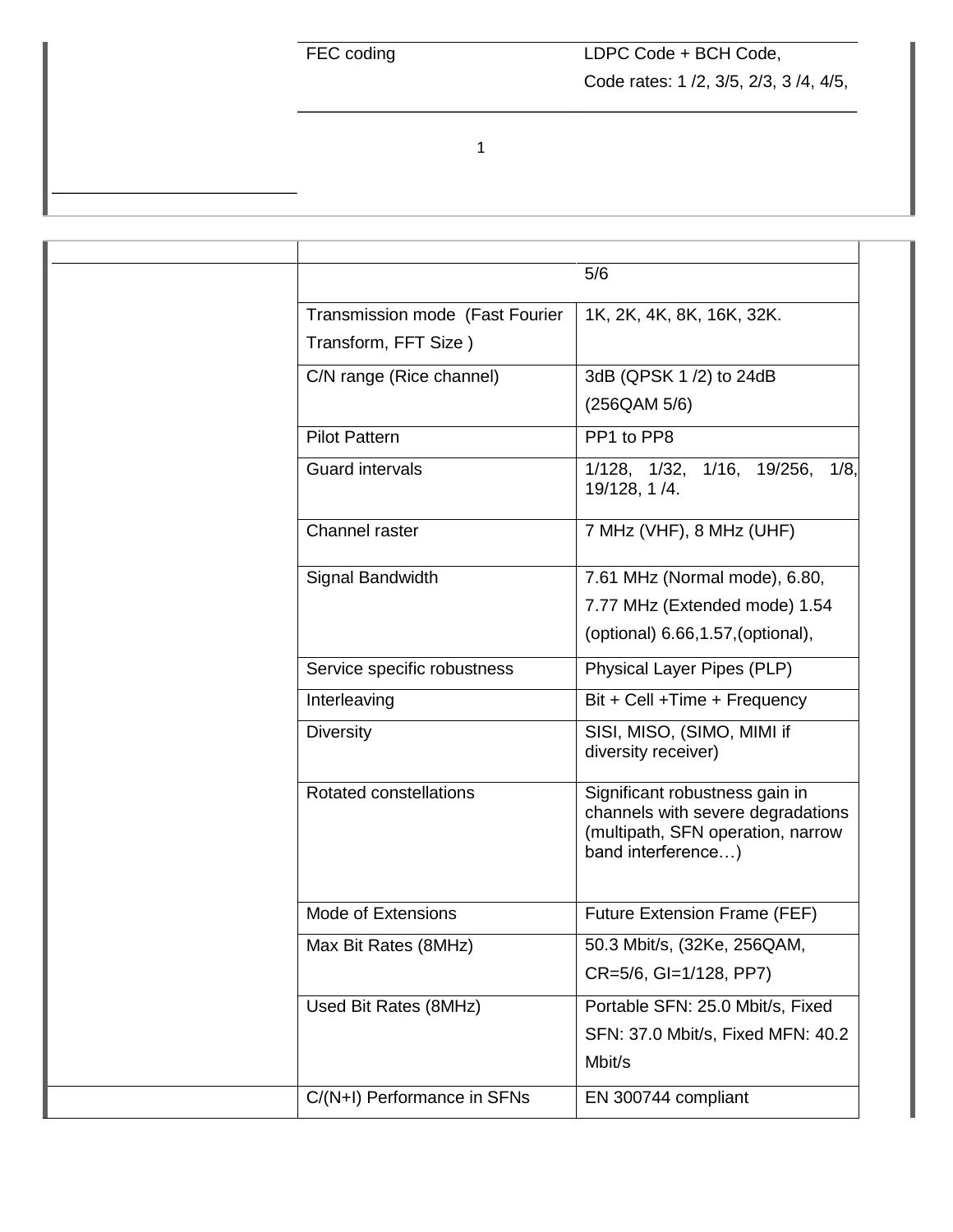|                                        | GE06 compatible                                                                                               | Signal is under the mask of DVB-T<br>(power level measured in a 4 KHz)<br>bandwidth) |
|----------------------------------------|---------------------------------------------------------------------------------------------------------------|--------------------------------------------------------------------------------------|
| Maximum Frequency Offset               | The STB shall be able to receive signals with an offset of up to 125 kHz<br>from the nominal centre frequency |                                                                                      |
| <b>MPEG Transmission stream</b><br>and | <b>Transmission stream</b>                                                                                    | MPEG-4 ISO/IEC 14496                                                                 |
|                                        |                                                                                                               |                                                                                      |

т

| video and Audio Decoding |                              |                                                                                                                                                             |  |
|--------------------------|------------------------------|-------------------------------------------------------------------------------------------------------------------------------------------------------------|--|
|                          | Video decoding               | MPEG 4 AVC (H.264),                                                                                                                                         |  |
|                          |                              | (ISO/IEC 14496-10)                                                                                                                                          |  |
|                          |                              |                                                                                                                                                             |  |
|                          | Aspect Ratio (image rate)    | 4:3, 16:9                                                                                                                                                   |  |
|                          | Frame frequency              | 25Hz (PAL)                                                                                                                                                  |  |
|                          | <b>Video Resolution</b>      | 720X576 (PAL)-standard                                                                                                                                      |  |
|                          |                              | definition,                                                                                                                                                 |  |
|                          |                              | HD 1080,1080i                                                                                                                                               |  |
|                          | Audio decoding               | MPEG/MusiCam Layer I & II / HE                                                                                                                              |  |
|                          |                              | <b>AAC</b>                                                                                                                                                  |  |
|                          | Audio mode                   | Single track/dual track/stereo                                                                                                                              |  |
|                          | Audio sampling rate          | 32KHz, 44.1KHz, 48KHz,                                                                                                                                      |  |
|                          |                              | 96 KHz(optional)                                                                                                                                            |  |
|                          | Quality reception thresholds | All STBs should have an onscreen<br>visual signal level indicator which<br>would aid in directing the antenna<br>and troubleshooting reception<br>problems. |  |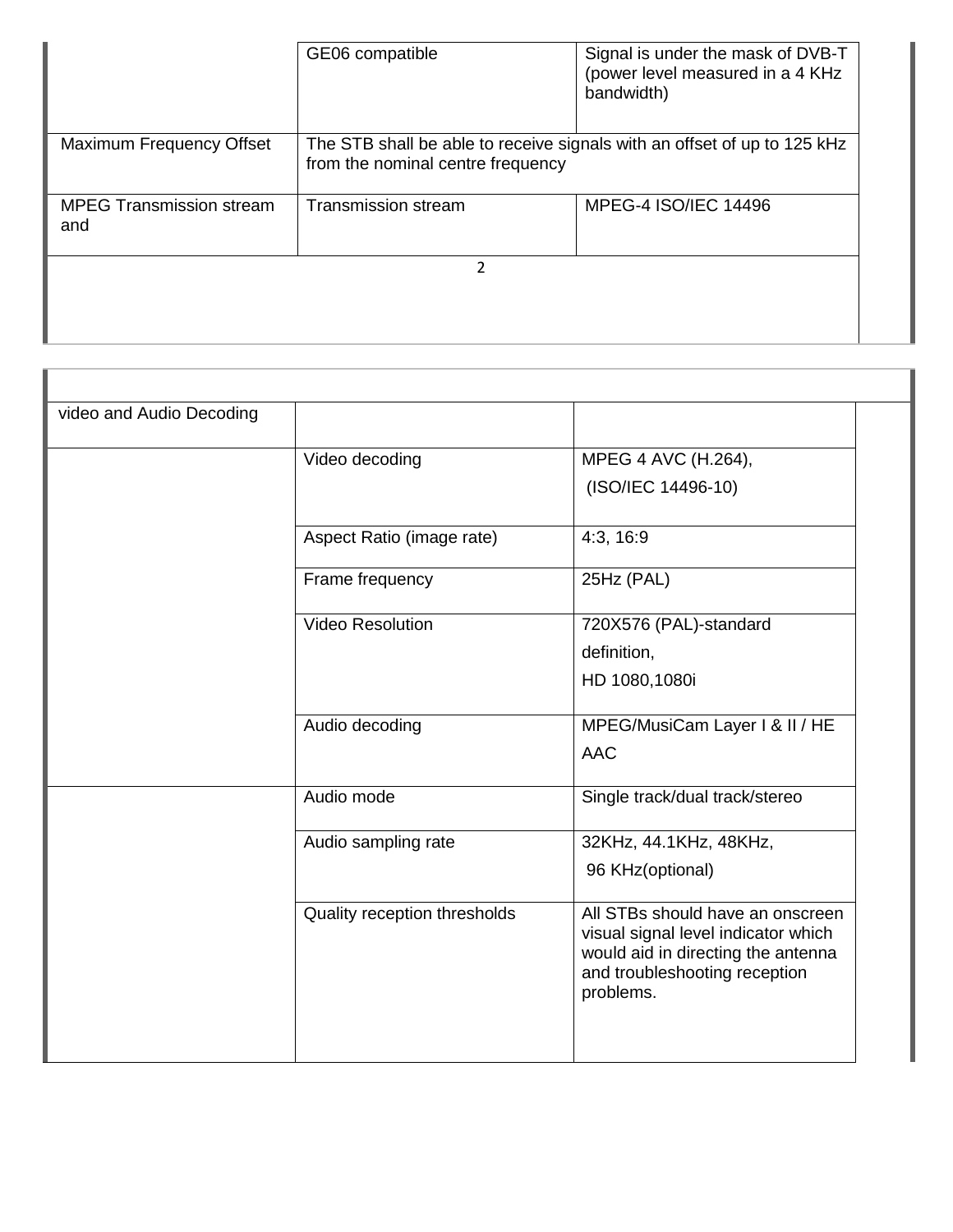| <b>Scanning function (5mins)</b><br>max) | The STB should include a frequency scanning function to detect<br>the availability of DVB-T signals.<br>It should also automatically list the content of the terrestrial<br>bouquet by reading the PSI/SI streams and<br>Be capable of program memory in case of cut off                                                                                                                                         |
|------------------------------------------|------------------------------------------------------------------------------------------------------------------------------------------------------------------------------------------------------------------------------------------------------------------------------------------------------------------------------------------------------------------------------------------------------------------|
| <b>Software</b>                          | EPG: current and next program information. 24x7 days<br>schedule.<br>Capable of the Identity control, watch rating and parental lock<br>Auto/manual tuning<br>24-hour clock (optional)<br>OTA: STB software's, EPG, CA features must be upgradable<br>over the air (USB Upgrade-optional)<br>Support Receive mail<br>Provides the instant and personalized message prompt<br>Display and withdrawal of subtitles |
|                                          | 3                                                                                                                                                                                                                                                                                                                                                                                                                |

| Support multi-language info                                                      |                                                                                                                                                                                                                                                                                                                                                          |                                                                                                    |  |
|----------------------------------------------------------------------------------|----------------------------------------------------------------------------------------------------------------------------------------------------------------------------------------------------------------------------------------------------------------------------------------------------------------------------------------------------------|----------------------------------------------------------------------------------------------------|--|
| software for interpretation<br>and handling of the active<br>service information | PSI/SI(program Specific<br>Information/Service Information                                                                                                                                                                                                                                                                                               | NIT, CAT, PAT, PMT, SDT, EIT,<br>TDT, TOT<br>EN 300 468 [10] and ETSI TR 101<br>211 [11] compliant |  |
| <b>Additional Hardware</b>                                                       | PVR (optional)                                                                                                                                                                                                                                                                                                                                           |                                                                                                    |  |
| Teletext & Teletext subtitle                                                     | It is able to display Teletext using the OSD and/or by the<br>$\overline{\phantom{a}}$<br>insertion of the Teletext data in the VBI of the analogue CVBS<br>video output.<br>It is able to display Teletext subtitling, meeting the requirements<br>$\overline{\phantom{a}}$<br>for level 1.5 in ref. [ETS 300 706, "Enhanced Teletext<br>Specification" |                                                                                                    |  |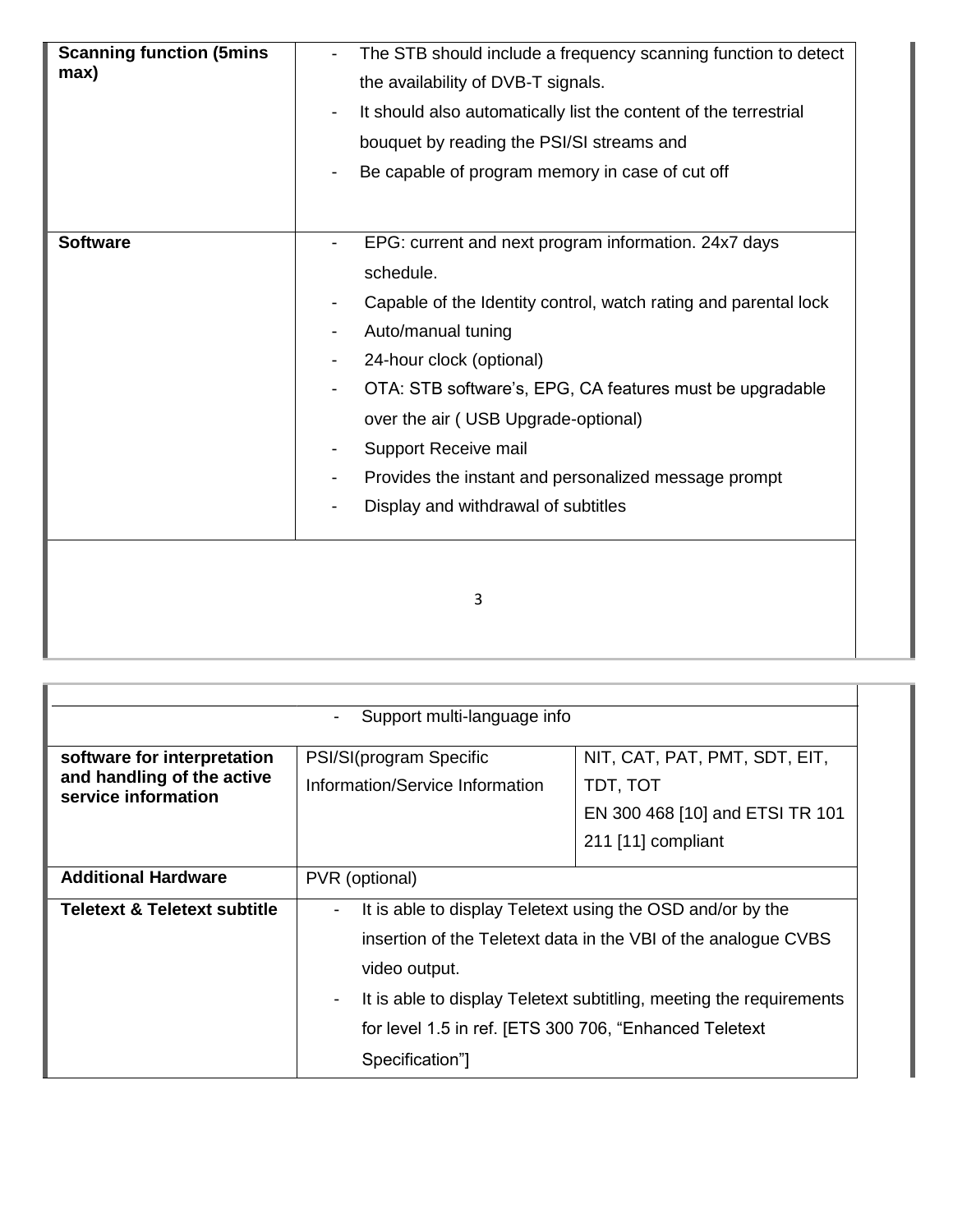| <b>Interfaces</b>                | RF input connector: IEC 169-2 female, input impedance 75                                                                                                          |  |
|----------------------------------|-------------------------------------------------------------------------------------------------------------------------------------------------------------------|--|
|                                  | ohms                                                                                                                                                              |  |
|                                  | One RCA (CINCH) female connector for video output and Two                                                                                                         |  |
|                                  | RCA (CINCH) female connectors for stereo sound output                                                                                                             |  |
|                                  | RF by pass (loop) IEC 169-2 male                                                                                                                                  |  |
|                                  | RF input via a PAL-B/G modulator                                                                                                                                  |  |
|                                  | <b>SCART</b> interface (optional)                                                                                                                                 |  |
|                                  | <b>HDMI</b> interface                                                                                                                                             |  |
|                                  | <b>USB Port (optional)</b>                                                                                                                                        |  |
|                                  | Data port1 (RS232, 9 pin D -Sub type (optional)                                                                                                                   |  |
|                                  | Should include at least one RF cable to connect the unit with its                                                                                                 |  |
|                                  | associated analogue television receiver                                                                                                                           |  |
|                                  | For pay TV, at least 1 CI (Common Interface) slot to allow any<br>type of conditional access module to be plugged into the set top<br>box (EN 50221-1997 V1.2/97) |  |
| <b>Mechanical interfaces(LED</b> | Green<br>normal operation                                                                                                                                         |  |
| Indicators)                      | flashing green<br>system boot in progress                                                                                                                         |  |
|                                  | flashing red<br>software download in progress                                                                                                                     |  |
|                                  | Controls to be provided on the front Menu, $P_{+}$ , $P_{-}$ , $V_{+}$ , $V_{-}$<br>panel                                                                         |  |
| <b>Physical attributes</b>       | AC 230 ± 10%, 50Hz<br>Power supply                                                                                                                                |  |
| 4                                |                                                                                                                                                                   |  |

| <b>Environmental attributes</b> | Power consumption                    | Max 15W     |
|---------------------------------|--------------------------------------|-------------|
|                                 | <b>Operating Temperature</b>         | $0 - 45$ °C |
|                                 | Operating humidity                   | Up to 90%   |
|                                 | Over and under voltage protection    |             |
|                                 | Overheating protection               |             |
| <b>Reliability</b>              | MTBF (Mean time between<br>failures) | 80,000Hrs   |